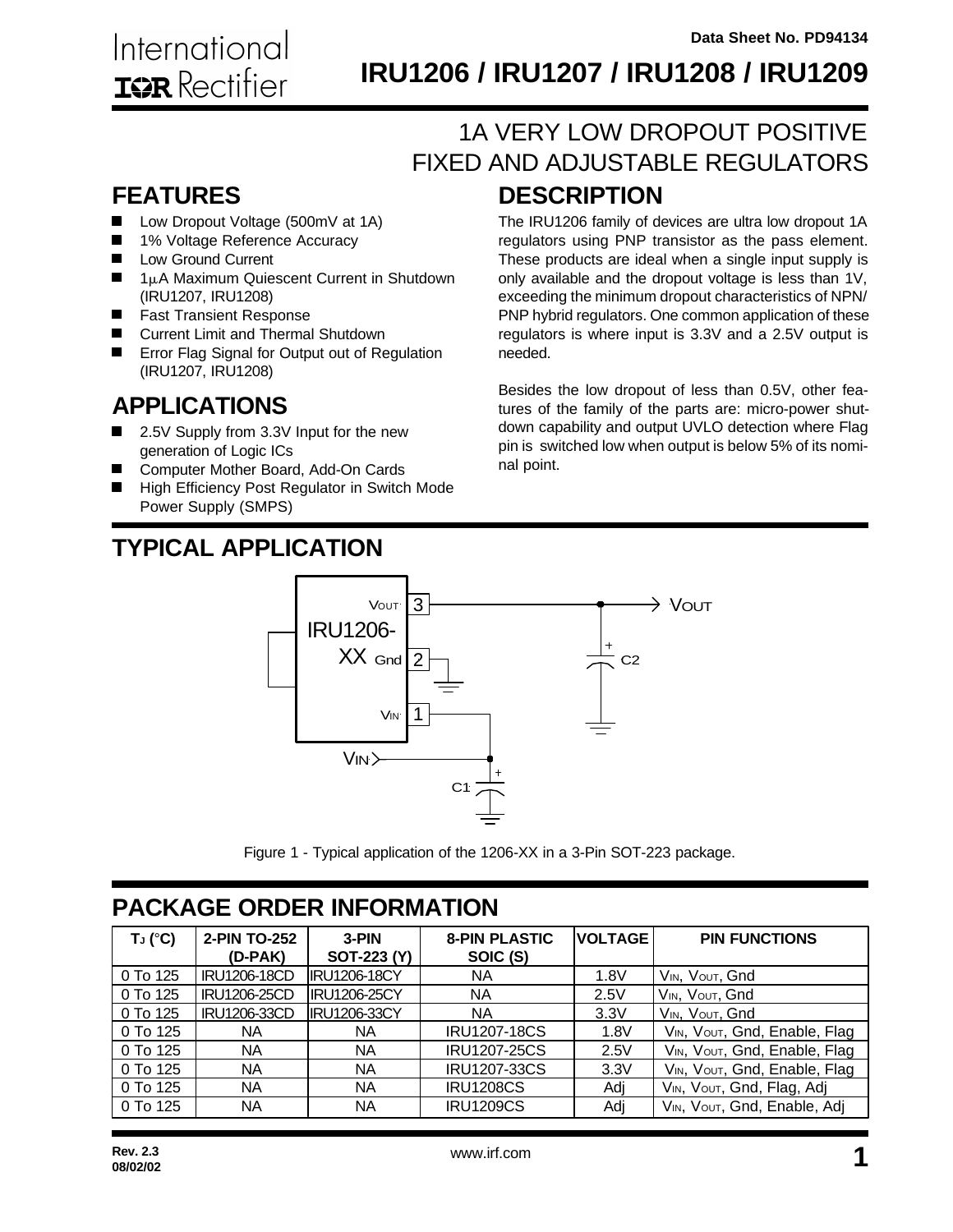## **ABSOLUTE MAXIMUM RATINGS**

### **PACKAGE INFORMATION**



## **ELECTRICAL SPECIFICATIONS**

Unless otherwise specified, these specifications apply over  $C_{\text{IN}}=C_{\text{OUT}}=10\mu\text{F}$ ,  $V_{\text{IN}}=V_0+1V$ ,  $V_{\text{OUT}}=V_{\text{FB}}$  (For adjustable version only), and T<sub>A</sub>=25°C. Typical values refer to T<sub>A</sub>=25°C. Low duty cycle pulse testing is used which keeps junction and case temperatures equal to the ambient temperature.

| <b>PARAMETER</b>                 | <b>SYM</b>           | <b>TEST CONDITION</b>                                                                                    | <b>MIN</b> | TYP | <b>MAX</b> | <b>UNITS</b> |
|----------------------------------|----------------------|----------------------------------------------------------------------------------------------------------|------------|-----|------------|--------------|
| Initial Voltage Accuracy         | Vo                   | $Io=10mA$ , $Ta=25^{\circ}C$                                                                             | -1         |     |            | $\%$         |
| (see Table 1 for nominal values) |                      | (Note 4)                                                                                                 | $-1.3$     |     | 1.3        |              |
| Line Regulation                  | $\Delta V_{\perp}$   | Vo + 1V <vin<12< td=""><td></td><td>0.5</td><td></td><td><math display="inline">\%</math></td></vin<12<> |            | 0.5 |            | $\%$         |
| Load Regulation (Note 1)         | AVL.                 | 10mA <sub>10</sub> < 1A                                                                                  |            | 0.5 | 0.7        | $\%$         |
|                                  |                      | 1mA <lo<150ma< td=""><td></td><td></td><td>0.5</td><td></td></lo<150ma<>                                 |            |     | 0.5        |              |
| Output Voltage Temp Coef.        | $\Delta V$ O(T)      |                                                                                                          |            | 20  | 100        | ppm/°C       |
| Dropout Voltage (Note 2)         | $\Delta V_{I(O)}$    | $lo=100mA$ (Note 4)                                                                                      |            | 100 | 200        | mV           |
|                                  |                      | $lo=500mA$ (Note 4)                                                                                      |            | 300 | 400        |              |
|                                  |                      | lo=1000mA (Note 4)                                                                                       |            | 500 | 650        |              |
| Ground Current (Note 3)          | $\mathsf{I}^{\circ}$ | $V_{IN} = V_0 + 1$ for all conditions:                                                                   |            |     |            |              |
|                                  |                      | $lo=100mA$ (Note 4)                                                                                      |            |     | 3          | mA           |
|                                  |                      | $lo=500mA$ (Note 4)                                                                                      |            |     | 15         |              |
|                                  |                      | $lo=1000mA$ (Note 4)                                                                                     |            |     | 50         |              |
| <b>Current Limit</b>             | Ic∟                  | Vo=5% Below Regulation Point                                                                             | 1.1        | 1.4 |            | A            |
| Minimum Input Voltage            | $V_{IN(min)}$        |                                                                                                          |            | 2.1 | 2.3        | V            |
| <b>IRU1208, IRU1209</b>          |                      |                                                                                                          |            |     |            |              |
| <b>Adjust Pin Current</b>        | <b>ADJ</b>           | $V_{IN}$ =2.5V, $V$ o= $V_{ADJ}$ (Note 4)                                                                |            |     | 0.1        | μA           |
| Minimum Load Current             | O(min)               |                                                                                                          | 1          |     |            | mA           |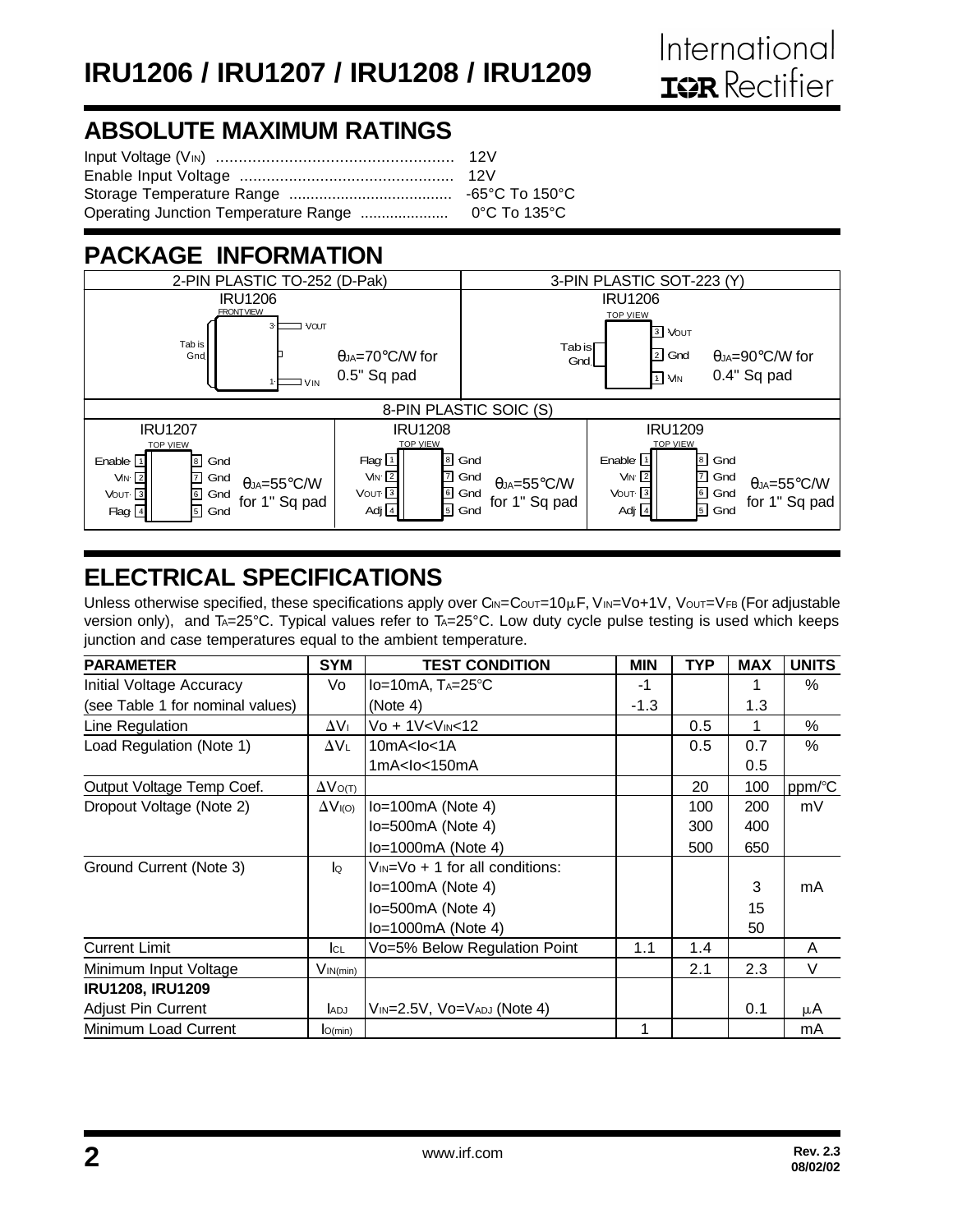# **IRU1206 / IRU1207 / IRU1208 / IRU1209**

| <b>PARAMETER</b>                      | <b>SYM</b>          | <b>TEST CONDITION</b>             | <b>MIN</b> | TYP  | <b>MAX</b> | <b>UNITS</b>    |
|---------------------------------------|---------------------|-----------------------------------|------------|------|------------|-----------------|
| <b>IRU1207, IRU1209</b>               |                     |                                   |            |      |            |                 |
| Ground Current - SD Activated         | Q(SD)               | Enable=Open                       |            | 0.01 | 1          | μA              |
| Enable Pin Input LO Voltage           | $V_{EN(L)}$         | Regulator OFF (Note 4)            |            |      | 0.8        | V               |
| Enable Pin Input HI Voltage           | $V_{EN(L)}$         | Regulator ON (Note 4)             | 2          |      |            | V               |
| Enable Pin Input LO Current           |                     | $V_{EN(L)} = 0V$ to 0.8V (Note 4) |            | 0.1  | 2          | μA              |
| Enable Pin Input HI Current           |                     | $V_{EN(L)} = 2V$ to Vin (Note 4)  |            | 100  | 600        | μA              |
| <b>IRU1207, IRU1208</b>               |                     |                                   |            |      |            |                 |
| Flag Output Threshold Voltage         | V <sub>TH(FG)</sub> |                                   |            | 5    |            | %Vo             |
| Flag Output Hysteresis Voltage        | <b>VHYS</b>         | Output Ramping Up                 |            | 0.8  |            | %V <sub>O</sub> |
| <b>Flag Output Saturation Voltage</b> | <b>VF(SAT)</b>      | $lo = 5mA$                        |            | 400  |            | mV              |
|                                       |                     | $Io = 500µA$                      |            | 230  |            |                 |

**Note 1:** Low duty cycle pulse testing with Kelvin connections is required in order to maintain accurate data.

**Note 2:** Dropout voltage is defined as the minimum differential voltage between V<sub>IN</sub> and V<sub>OUT</sub> required to maintain regulation at Vout. It is measured when the output voltage drops 1% below its nominal value.

**Note 3**: Ground current is the regulator quiescent current plus the pass transistor current. The total current from the supply is the sum of the load current plus the ground pin current.

**Note 4**: The specification applies for the junction temperature of  $0$  to +125 $\degree$ C.

| <b>PIN DESCRIPTIONS</b> |                                                                                                |
|-------------------------|------------------------------------------------------------------------------------------------|
| <b>PIN SYMBOL</b>       | <b>PIN DESCRIPTION</b>                                                                         |
| <b>V<sub>IN</sub></b>   | The input pin of the regulator. Typically a large storage capacitor is connected from this pin |
| (All devices)           | to ground to insure that the input voltage does not sag below the minimum drop out voltage     |
|                         | during the load transient response. This pin must always be 0.6V higher than Vout in order     |
|                         | for the device to regulate properly.                                                           |
| Vout                    | The output of the regulator. A minimum of $2.2\mu$ F capacitor must be connected from this pin |
| (All devices)           | to ground.                                                                                     |
| Gnd                     | Ground pin. This pin must be connected to the lowest potential in the system and all other     |
| (All devices)           | pins must be at higher potential with respect to this pin.                                     |
| Enable                  | Enable pin. A low signal or left open on this pin shuts down the output. This pin must be tied |
| (IRU1207, IRU1209)      | HI or to V <sub>IN</sub> for normal operation.                                                 |
| Flag                    | An open collector output that switches low when the output voltage drops about 4% below        |
| (IRU1207, IRU1208)      | its expected regulated voltage.                                                                |
| Adi                     | A resistor divider from this pin to the Vout pin and ground sets the output voltage.           |
| (IRU1208, IRU1209)      |                                                                                                |

## **APPLICATION INFORMATION**

#### **Stability**

The IRU120X series of regulators require the use of an output capacitor as part of the frequency compensation in order to make the regulator stable. A minimum of  $2.2\mu$ F capacitance and the ESR in the range of 0.5 to  $20$  insures the stability of the system.

| <b>Part Number</b> | <b>Output</b><br>Voltage |
|--------------------|--------------------------|
| IRU1206-18         | 1.8V                     |
| IRU1206-25         | 2.5V                     |
| IRU1206-33         | 3.3V                     |
| IRU1207-18         | 1.8V                     |
| IRU1207-25         | 2.5V                     |
| IRU1207-33         | 3.3V                     |
| <b>IRU1208</b>     | 1.24V                    |
| <b>IRU1209</b>     | 1.24V                    |

Table 1 - Output voltage vs. part number.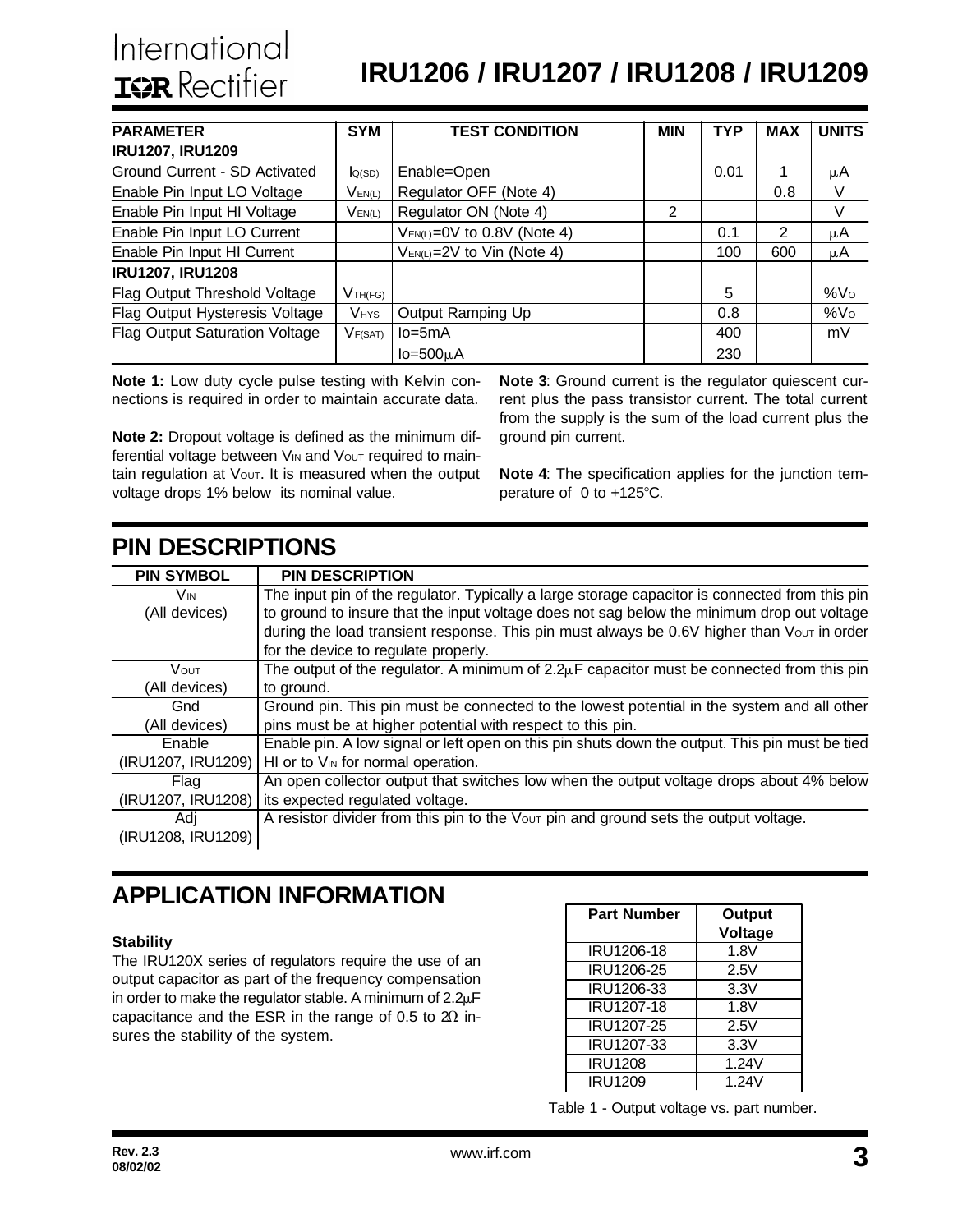### **TYPICAL APPLICATION**



Figure 2 - Typical application of IRU1206.

| <b>Ref Desig</b> | <b>Description</b> | Qty | Part #              | <b>Manuf</b> |
|------------------|--------------------|-----|---------------------|--------------|
| ົ<br>◡           | Capacitor          |     | $10\mu$ F. Tantalum | AVX          |
| C2               | Capacitor          |     | $10\mu$ F, Tantalum | AVX          |



Figure 3 - Typical application of IRU1207.

| <b>Ref Desig</b> | <b>Description</b> | Qty | Part#               | <b>Manuf</b> |
|------------------|--------------------|-----|---------------------|--------------|
| C <sub>1</sub>   | Capacitor          |     | $10\mu$ F, Tantalum | AVX          |
| C2               | Capacitor          |     | $10\mu$ F, Tantalum | AVX          |
| R1               | Resistor           |     | 10K $\Omega$ , 5%   | Panasonic    |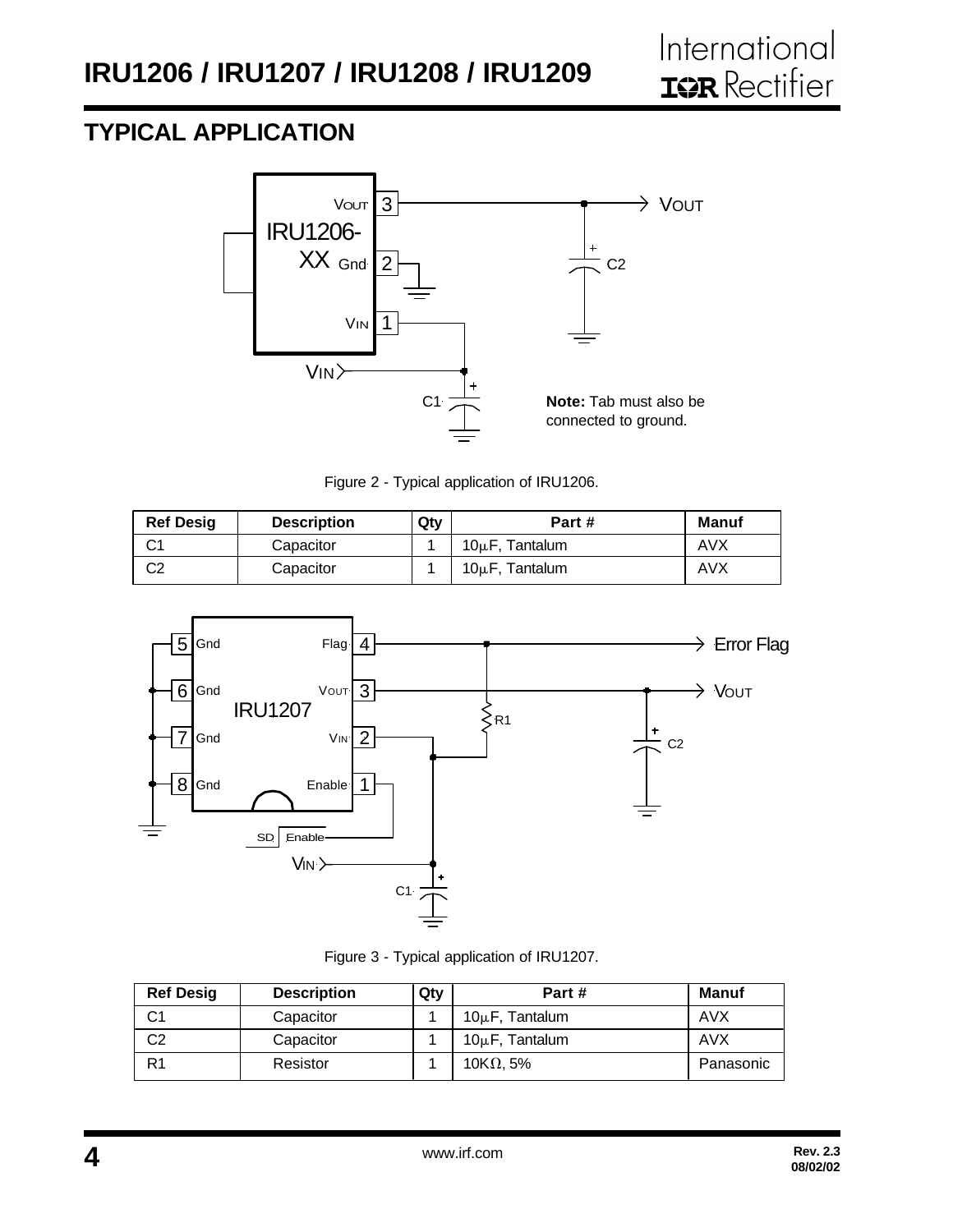## **TYPICAL APPLICATION**



Figure 4 - Typical application of IRU1208 in 3.3V to 2.5V regulator.

| <b>Ref Desig</b> | <b>Description</b> | Qty | Part#               | <b>Manuf</b> |
|------------------|--------------------|-----|---------------------|--------------|
| C1               | Capacitor          |     | $10\mu$ F, Tantalum | <b>AVX</b>   |
| C <sub>2</sub>   | Capacitor          |     | $10\mu$ F, Tantalum | <b>AVX</b>   |
| R <sub>1</sub>   | Resistor           |     | $127\Omega$ , 1%    |              |
| R <sub>2</sub>   | Resistor           |     | $124\Omega$ , 1%    |              |
| R <sub>3</sub>   | Resistor           |     | 10K $\Omega$ , 5%   |              |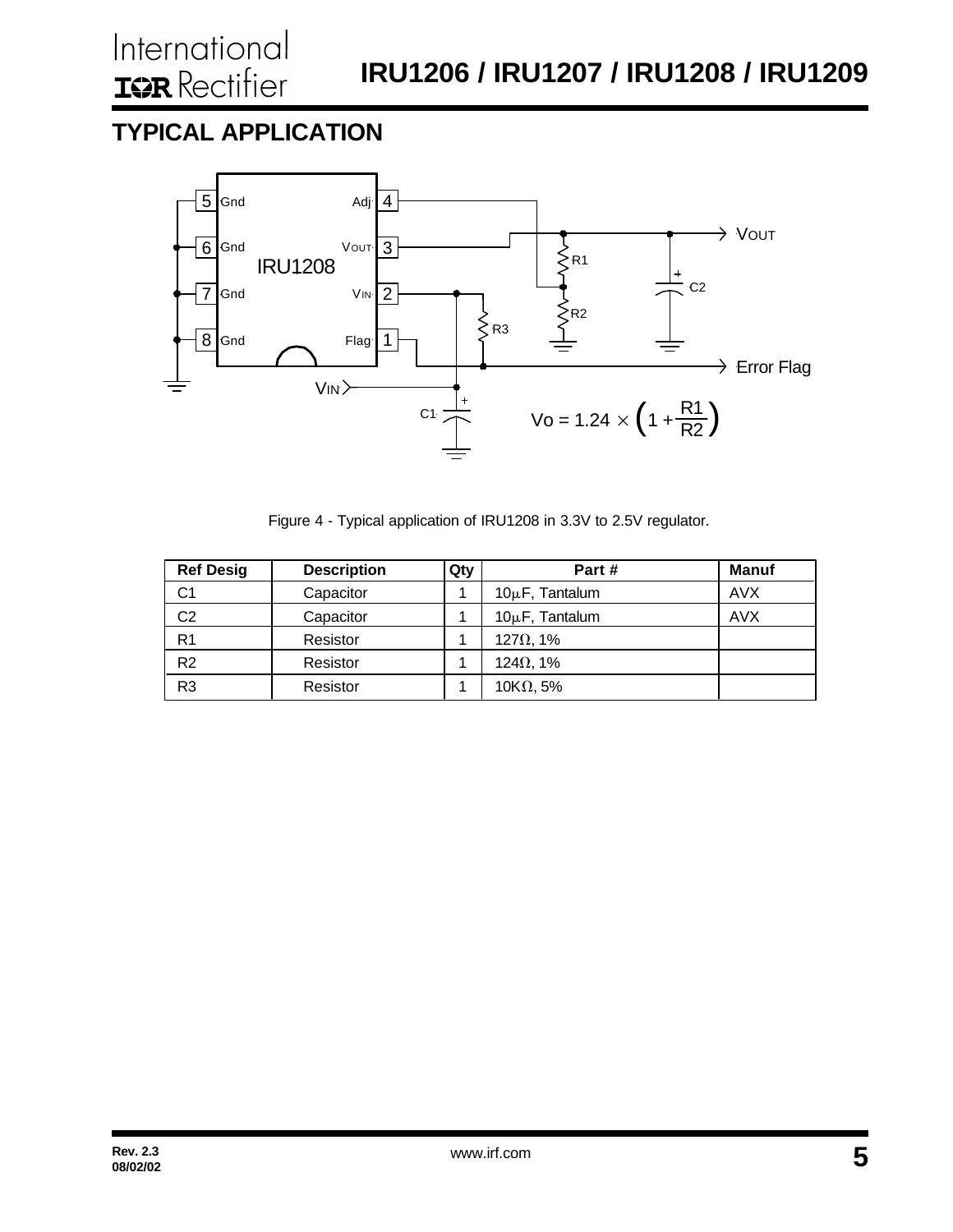## **TYPICAL APPLICATION**



Figure 5 - Typical application of IRU1209 in 3.3V to 2.5V regulator.

| <b>Ref Desig</b> | <b>Description</b> | Qty | Part#               | <b>Manuf</b> |
|------------------|--------------------|-----|---------------------|--------------|
| C1               | Capacitor          |     | $10\mu$ F, Tantalum | <b>AVX</b>   |
| C2               | Capacitor          |     | $10\mu$ F, Tantalum | <b>AVX</b>   |
| R1               | Resistor           |     | $127\Omega$ , 1%    |              |
| R <sub>2</sub>   | Resistor           |     | 124 $\Omega$ , 1%   |              |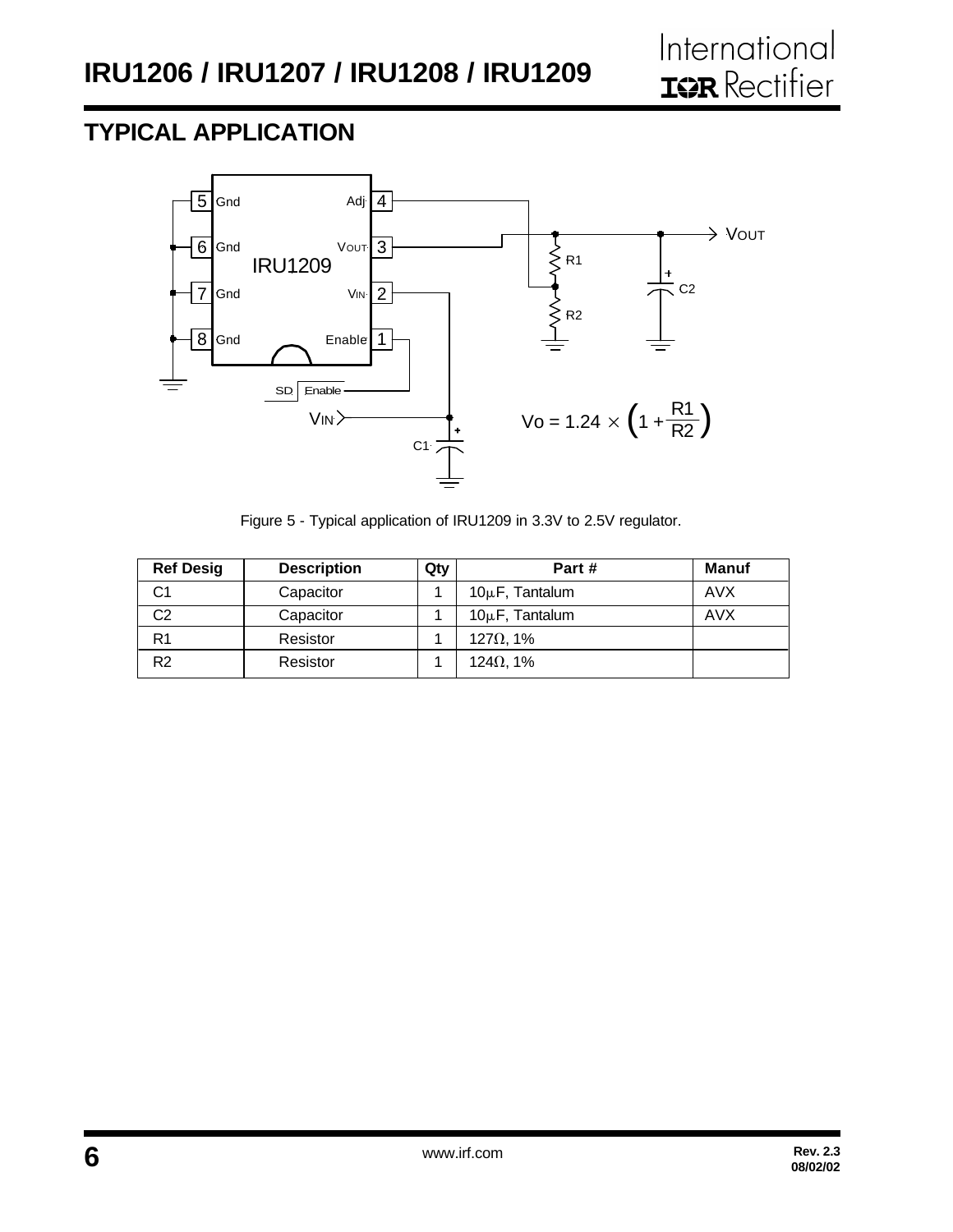## **CHARACTERISTICS**





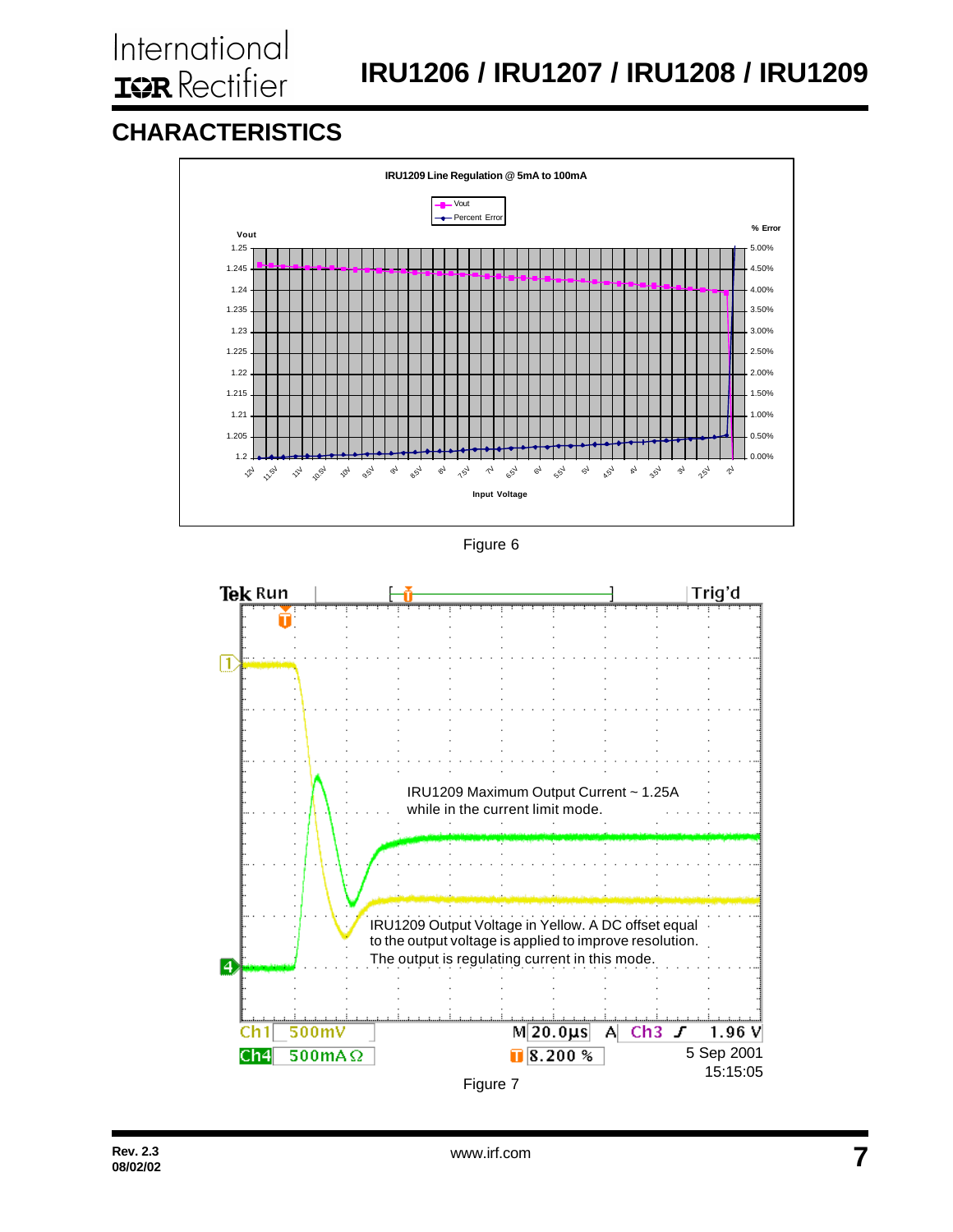

## **CHARACTERISTICS**







Figure 10

International **ISR** Rectifier

**IR WORLD HEADQUARTERS:** 233 Kansas St., El Segundo, California 90245, USA Tel: (310) 252-7105 TAC Fax: (310) 252-7903 Visit us at www.irf.com for sales contact information *Data and specifications subject to change without notice. 02/01*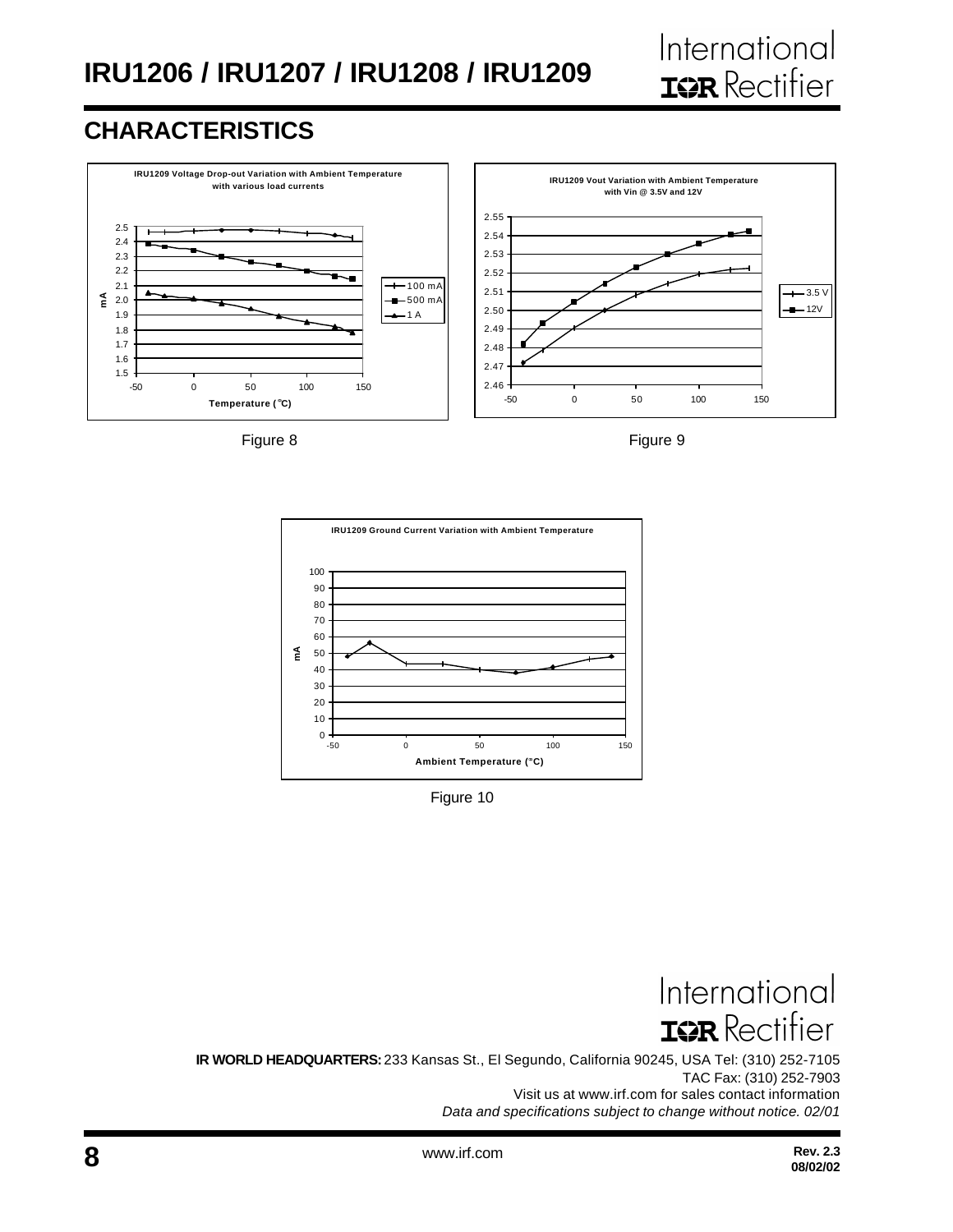# **IRU1206 / IRU1207 / IRU1208 / IRU1209**





| <b>SYMBOL</b> | MIN                 | <b>MAX</b> |  |
|---------------|---------------------|------------|--|
| Α             | 6.477               | 6.731      |  |
| B             | 5.004               | 5.207      |  |
| С             | 0.686               | 0.838      |  |
| D             | 7.417               | 8.179      |  |
| E             | 9.703               | 10.084     |  |
| F             | 0.635               | 0.889      |  |
| G             | 2.286 BSC           |            |  |
| H             | 4.521               | 4.623      |  |
| J             | ∅1.52               | ∅1.62      |  |
| Κ             | 2.184               | 2.388      |  |
| L             | 0.762               | 0.864      |  |
| М             | 1.016               | 1.118      |  |
| Ν             | 5.969               | 6.223      |  |
| O             | 1.016               | 1.118      |  |
| P             | 0                   | 0.102      |  |
| Q             | 0.534               | 0.686      |  |
| R             | R0.31 TYP           |            |  |
| R1            | <b>TYP</b><br>R0.51 |            |  |
| S             | 0.428               | 0.588      |  |

NOTE: ALL MEASUREMENTS ARE IN MILLIMETERS.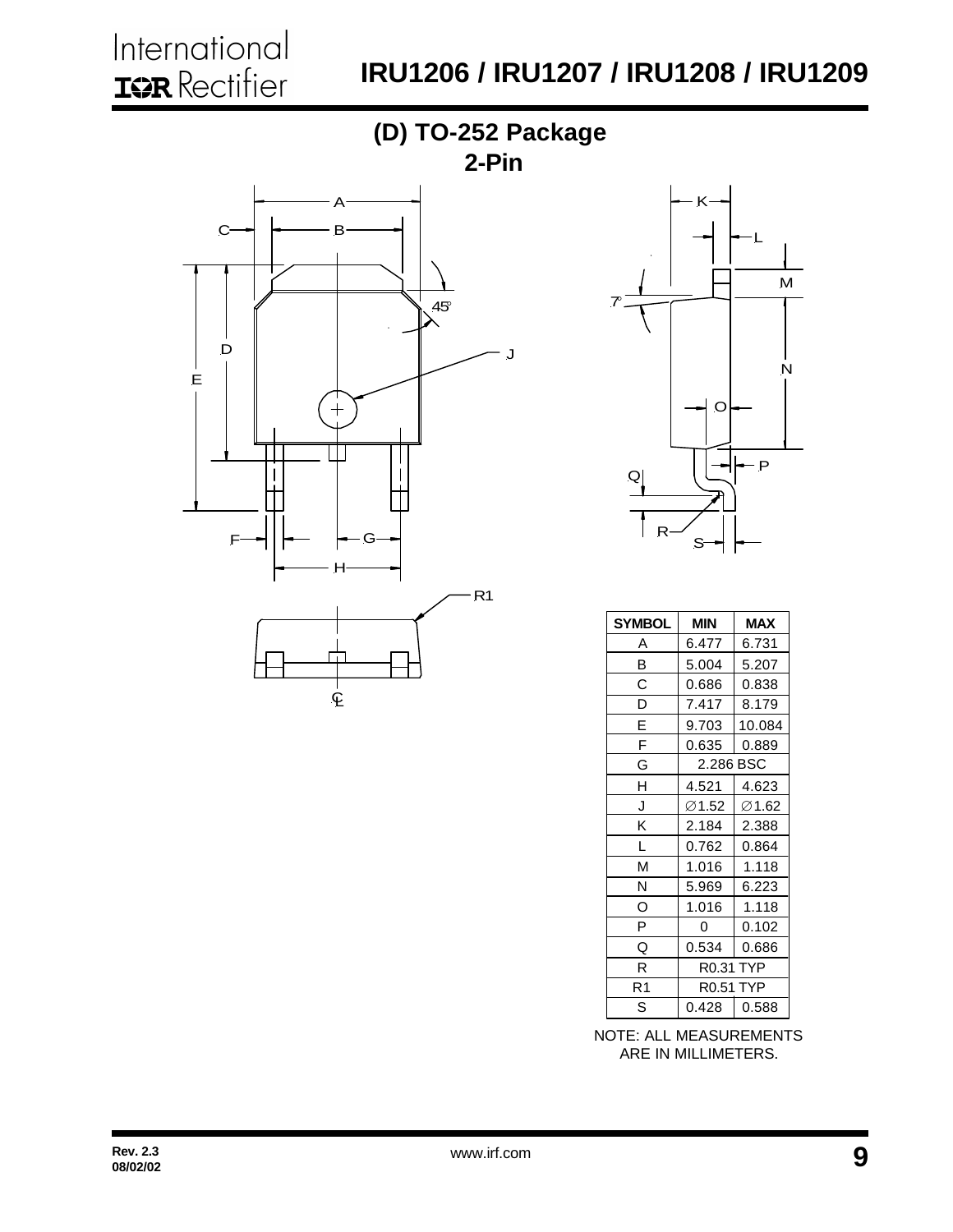

NOTE: ALL MEASUREMENTS ARE IN MILLIMETERS.

5.80  $0^{\circ}$ 0.41 1.37 6.20  $8^{\circ}$ 1.27 1.57

J K L  $\overline{\mathsf{T}}$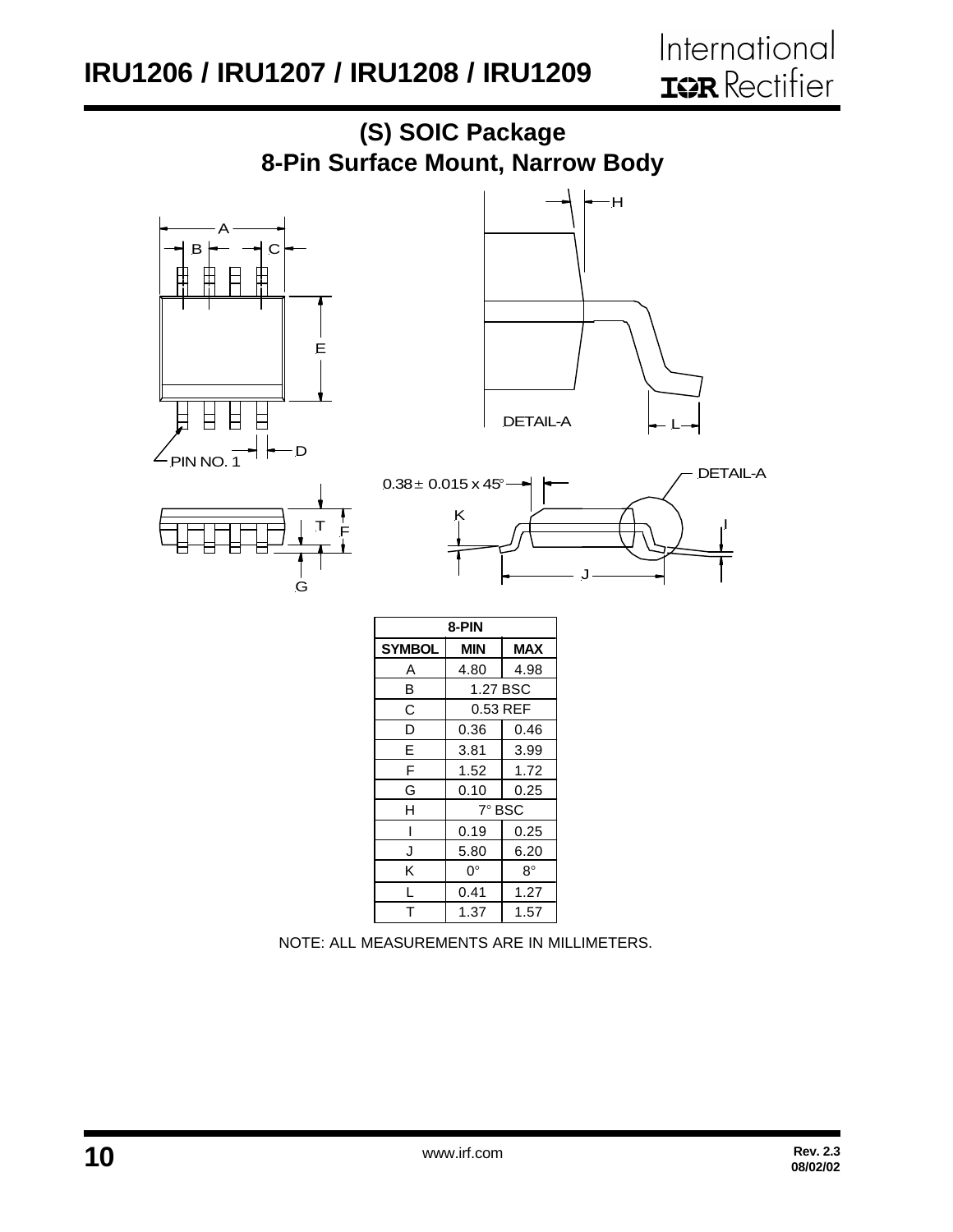International **IGR** Rectifier

# **IRU1206 / IRU1207 / IRU1208 / IRU1209**

### **(Y) SOT-223 Package 3-Pin**





| SYMBOL         | MIN         | <b>MAX</b>   |
|----------------|-------------|--------------|
| Α              | 1.498       | 1.702        |
| A <sub>1</sub> | 0.02        | 0.11         |
| в              | 2.895       | 3.15         |
| B1             | 0.637       | 0.85         |
| С              | 0.239       | 0.381        |
| D              | 6.299       | 6.706        |
| E              | 3.30        | 3.708        |
| е              | 2.209       | 2.953        |
| е1             | 4.496       | 4.699        |
| н              | 6.70        | 7.30         |
| Q              | 0°          | $10^{\circ}$ |
| Q1             | $7^{\circ}$ | $16^{\circ}$ |
| Q <sub>2</sub> | $7^\circ$   | $16^{\circ}$ |
| S              | 0.838       | 1.05         |
| T              | 1.092       | 1.30         |

NOTE: ALL MEASUREMENTS ARE IN MILLIMETERS.